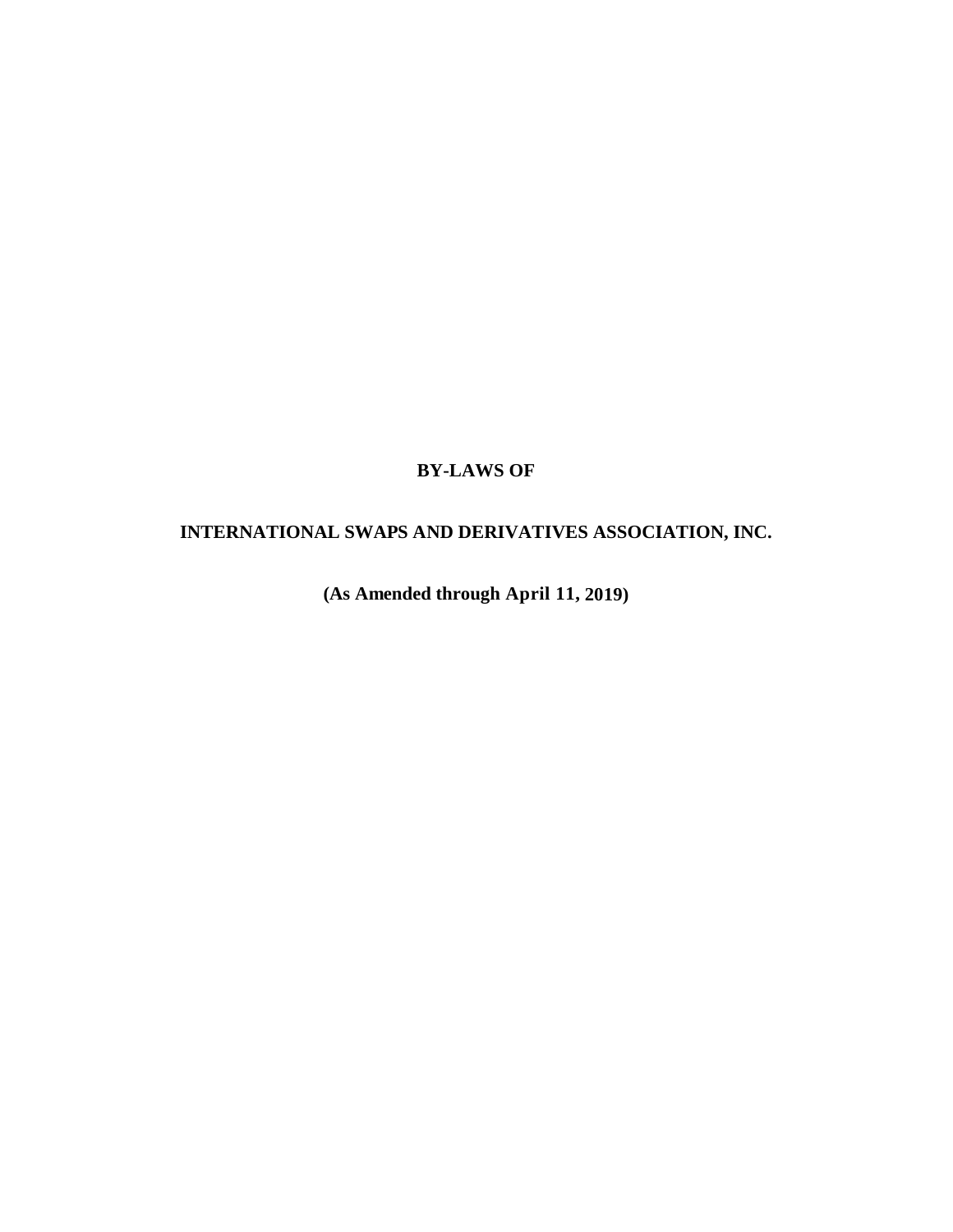### **ARTICLE I - OFFICES**

The International Swaps and Derivatives Association, Inc. (the "Association"), shall maintain its principal offices in New York, New York. The Association may also have offices at such other places both within and without the State of New York and the United States of America as the Board of Directors may from time to time determine or as the affairs of the Association may require.

### **ARTICLE II - PURPOSES**

The purposes of the Association are as follows:

- (a) To promote practices conducive to the efficient conduct of the business of its members in swaps and other derivatives (collectively, "DERIVATIVES"), including the development and maintenance of standard documentation for DERIVATIVES, and to foster high standards of commercial honor and business conduct among its members;
- (b) To create a forum for the discussion of issues of relevance to participants in DERIVATIVES transactions and to cooperate with other organizations on issues of mutual concern in order to promote common interests;
- (c) To advance international public understanding of DERIVATIVES;
- (d) To inform its members of legislative and administrative developments affecting participants in DERIVATIVES transactions; to provide a forum for its members to examine and review such developments; and to represent effectively the common interests of its members before legislative and administrative bodies and international or quasi-public institutes, boards and other bodies;
- (e) To encourage the development and maintenance of an efficient and productive market for DERIVATIVES through action in furtherance of the foregoing purposes;
- (f) To promote the development and maintenance of sound risk management practices and to create a forum for the discussion of risk management issues; and
- (g) To exercise any and all powers in carrying out the Association's purposes that may be conferred upon corporations formed pursuant to the Not-for-Profit Corporation Law of the State of New York (the "NPCL") or that may be necessary or incidental to the powers so conferred, including, without limitation, the powers enumerated in Section 202(a) of the NPCL; provided, however, that nothing herein shall authorize the Association, directly or indirectly, to engage in or include among its purposes any activity mentioned in Sections 404(b) through 404(v) of the NPCL or any activity which would constitute a violation of any applicable antitrust or trade regulation law.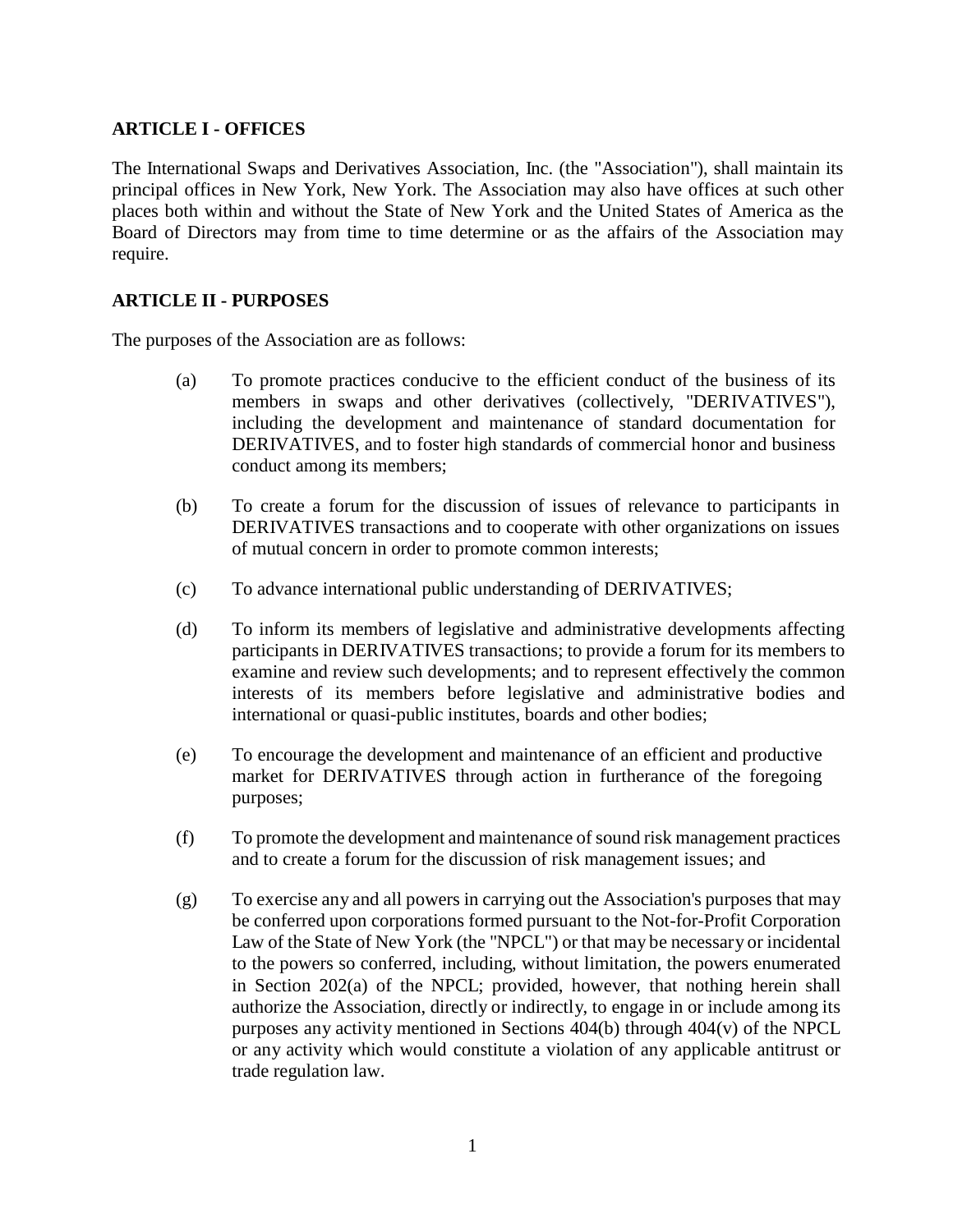### **ARTICLE III - MEMBERSHIP**

**SECTION 1. Eligibility.** The Association shall have three classes of members. The designation of each such class and the qualifications of the membership of each such class shall be as follows:

- (a) **Primary Members**. Every investment, merchant or commercial bank or other corporation, partnership or other business organization that, directly or through an affiliate, as part of its business (whether for its own account or as agent), deals in DERIVATIVES shall be eligible for election to membership in the Association as a Primary Member, provided that no person or entity shall be eligible for membership as a Primary Member if such person or entity participates in DERIVATIVES transactions solely for the purpose of risk hedging or asset or liability management.
- (b) **Associate Members**. Any person or entity not eligible for membership in the Association as a Primary Member which provides professional or other similar services to persons eligible to be Primary Members or Subscriber Members (including, without limitation, law firms, accounting firms and consulting firms) shall be eligible for election to membership in the Association as an Associate Member.
- (c) **Subscribers**. Any person or entity (including, without limitation, end users) not eligible for membership in the Association as a Primary Member or Associate Member shall be eligible for election to membership in the Association as a Subscriber.

PrimaryMembers, Associate Members and Subscribers shall have such rights and privileges as are provided in these By-laws and such additional rights and privileges (not inconsistent herewith) as may be provided by resolutions of the Board of Directors. The Board of Directors may further classify members of the Association for purposes of voting, the payment of dues, or for any other purpose deemed appropriate by the Board of Directors, and may from time to time change such classification or the classification of any member.

**SECTION 2. Election to Membership**. Unless waived by the Board of Directors, any applicant seeking election to any class of membership in the Association shall make written application, in a form containing information specified by the Board of Directors, to the Secretary. Upon receipt of such application, the Secretary shall promptly furnish a copy thereof to the Board of Directors or to such committee of the Board of Directors as the Board may from time to time designate. The Board of Directors or such committee, as the case may be, shall cause such examination to be made as it deems appropriate to determine whether the applicant is eligible for membership and the appropriate class of membership. Members of the Association shall be elected by the Board of Directors.

**SECTION 3. Termination of Membership**. Any member may terminate its membership in the Association at the end of any calendar year by giving notice in writing to the Secretary, prior to the end of such calendar year, of its intention to resign its membership. Any member may be suspended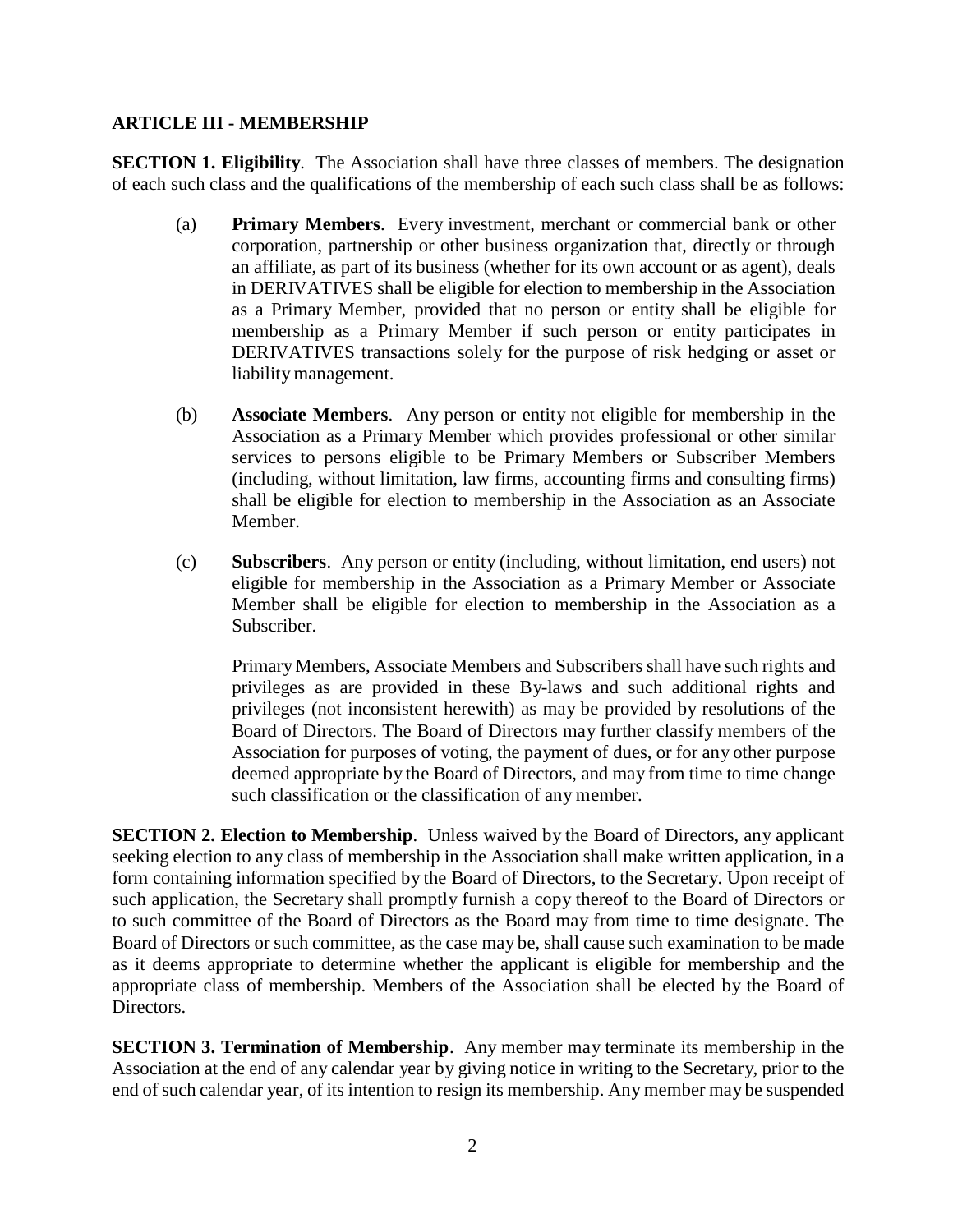or removed at any time by a vote of three-fourths of the Directors present at any meeting of the Board of Directors.

### **ARTICLE IV - DUES AND ASSESSMENTS**

**SECTION 1. Amount and Time of Payment**. Members of each class shall pay initial membership fees and annual dues in such amounts, in such manner and at such times as may from time to time be determined by the Board of Directors. In fixing the amounts of initial membership fees and annual dues payable by any member, or the amount of any special assessment imposed pursuant to Section 2 of this Article IV, the Board of Directors shall endeavor to achieve equity of assessments by considering, among other things, the volume and character of business done by, the size of and the membership class of respective members. Each member shall receive written notice of its requisite amount of initial membership fees and annual dues.

**SECTION 2. Special Assessments**. Primary Members of the Association shall pay such special assessments as the Board of Directors may from time to time levy in order to defray extraordinary or unusual costs or expenses incurred by or on behalf of the Association, including, without limitation, printing and legal expenses.

**SECTION 3. Assessments for Special Projects**. The Board of Directors may levy an assessment against a specified member of the Association, or levy pro rata assessments against several specified members for any special projects undertaken for which the Board of Directors deems it appropriate to levy an assessment against such members, provided that no member shall become obligated to pay such an assessment without such member's consent. Payment by a member, in whole or in part, of any such assessment shall constitute such member's consent to such assessment.

**SECTION 4. No Refunds**. No initial membership fees, annual dues or assessments shall be refunded to any member whose membership terminates or is suspended for any reason.

# **ARTICLE V - MEETINGS OF MEMBERS**

**SECTION 1. Annual Meeting**. A meeting of members of the Association for the election of members of the Board of Directors and for the transaction of such other business as may properly come before the meeting shall be held annually at such time and place as may be determined by the Board of Directors.

**SECTION 2. Special Meetings**. In addition to such special meetings as are provided for by law or by the Association's certificate of incorporation, as amended from time to time (the "Certificate of Incorporation"), special meetings of members of the Association may be called at any time by the Board of Directors or by the Chairman of the Board of Directors and may be held at such time, on such day and at such place as shall be designated in the notice of such meeting.

**SECTION 3. Attendance**. The attendance at a meeting of members of the Association of an officer, partner, principal or employee of a Primary Member, or of the affiliate through which such Primary Member conducts its business in DERIVATIVES, selected by such Primary Member, or any other person holding a proxy (written or electronic) duly authorized by or on behalf of such Primary Member, shall constitute attendance by such Primary Member at such meeting. The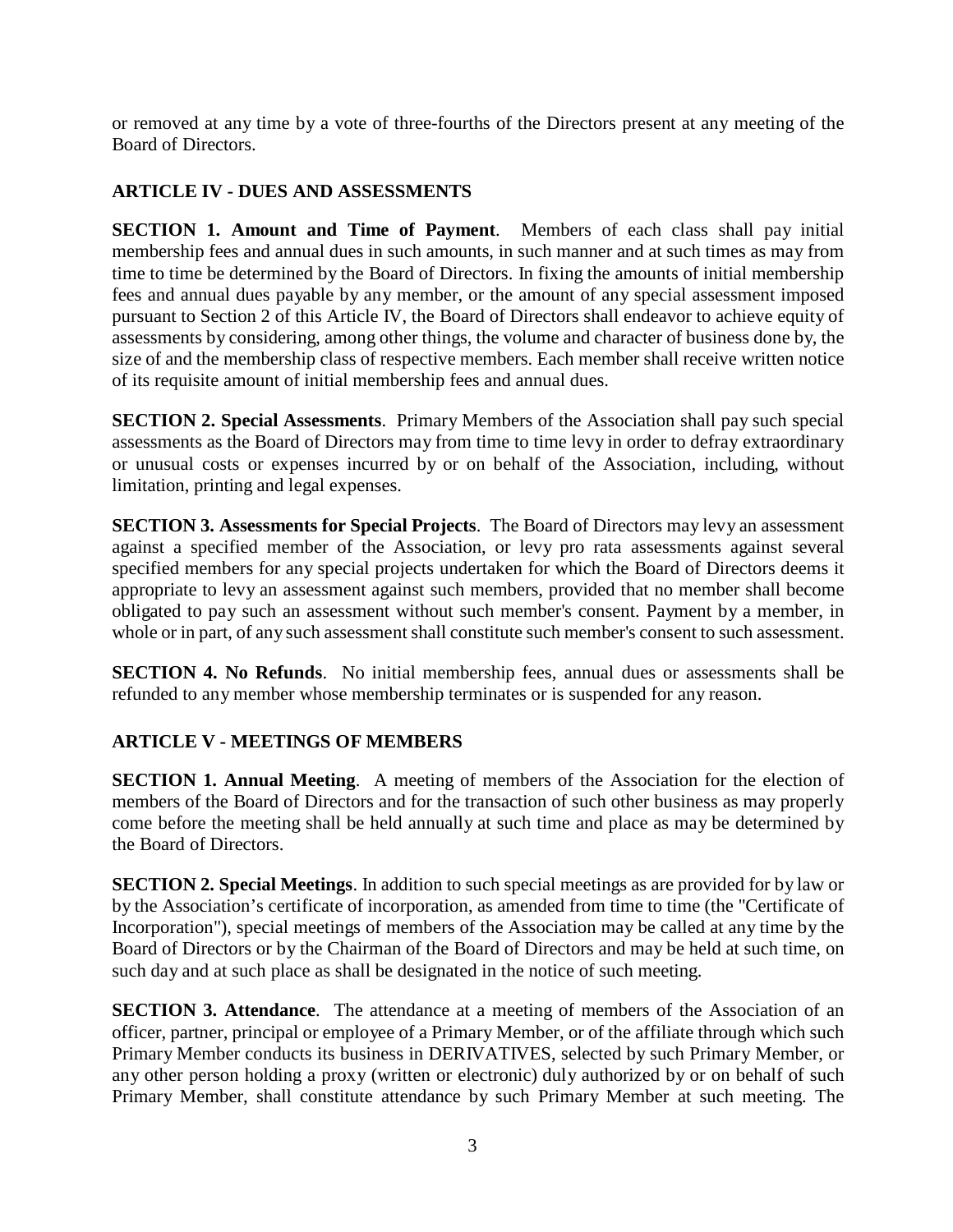attendance at a meeting of members of the Association of an officer, partner, principal, employee or other designee of an Associate Member, selected by such member, or of the Associate Member shall constitute attendance by such member at such meeting.

**SECTION 4. Notice of Meetings**. Except as otherwise provided by law, notice of each meeting of members shall be given either by delivering a notice personally or by first class mail, facsimile telecommunications or electronic mail to each member entitled to vote at such meeting. If delivered by first class mail, the notice shall be directed to the member in a postage-prepaid envelope at its address as it appears in the records of the Association unless, prior to the time of mailing, it shall have filed with the Secretary a written request that notices intended for it be mailed to some other address, in which case the notice shall be mailed to the address designated in such request. If delivered by facsimile telecommunications or electronic mail, the notice shall be directed to the member's fax number or electronic mail address as it appears on the records of the Association, unless, prior to the time of delivery, it shall have filed with the Secretary a written request that notices intended for it be directed to another fax number or electronic mail address, in which case the notice shall be sent to the fax number or electronic mail address designated in such request. Notice of each meeting of members shall be in such form as is approved by the Board of Directors and shall state the date and time when and the place where it is to be held, and, unless it is an annual meeting, indicate that it is being issued by or at the direction of the person or persons calling the meeting. Notice of a special meeting of members shall also state the purpose or purposes for which the meeting is called. Notices shall be delivered personally or by first class mail, facsimile telecommunications or electronic mail not less than ten nor more than 50 days before the day of the meeting. No notice need be given of any adjourned meeting if the time and place to which the meeting is adjourned are announced at the meeting at which the adjournment is taken.

**SECTION 5. Waiver of Notice**. Notice of any meeting otherwise required to be given under any provision of law or of the Certificate of Incorporation, or these By-laws, need not be given to any member who submits a waiver of notice (written or electronic), in person or by proxy, whether before or after the meeting. Attendance of a member at a meeting of members, in person or by proxy, without protesting prior to the conclusion of the meeting the lack of notice, shall constitute a waiver of notice by such member. Neither the business to be transacted at, nor the purpose of, any meeting of members need be specified in any waiver of notice unless so required by the Certificate of Incorporation.

**SECTION 6. Organization and Conduct of Meeting**. The Chairman of the Board of Directors shall preside at all meetings of members at which he or she is present. If the Chairman of the Board shall be absent from any meeting of members of the Association, one of the Vice Chairmen shall preside at such meeting. In the absence of the Chairman and the Vice Chairmen, a chairman shall be elected by the plurality vote of the Primary Members present to preside at such meeting. The Secretary of the Association or, in his or her absence, an individual designated by the person presiding a meeting of members, shall act as secretary of such meeting.

**SECTION 7. Order of Business**. The order of business at each meeting of members shall be as determined by the person presiding at such meeting or as may otherwise be determined by the vote of a majority of the Primary Members present in person or by proxy and entitled to vote at such meeting.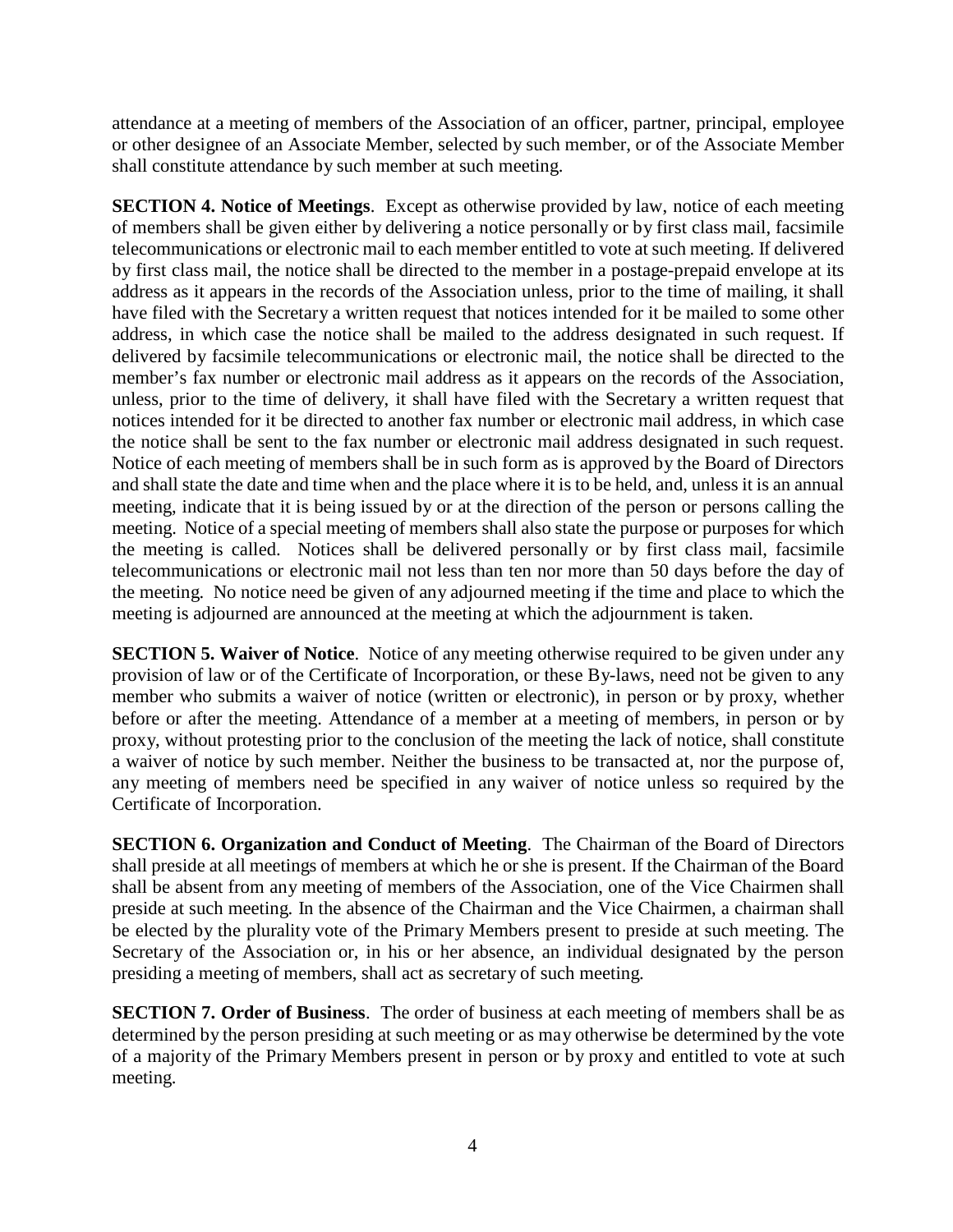**SECTION 8. Adjournments**. Any annual or special meeting of members, regardless of whether the Primary Members attending such meeting shall constitute a quorum, may, by vote of the majority of such Primary Members, be adjourned to a subsequent date.

**SECTION 9. Quorum**. A meeting of members shall not be organized for business unless a quorum is present. The presence in person or by proxyof not less than one-half of the entire Primary Membership shall constitute a quorum. The presence of Associate Members and Subscribers shall not count toward the existence of a quorum.

**SECTION 10. Voting**. Each Primary Member shall be entitled to one vote on all matters submitted to a vote of the membership. Except as may be required by law, Associate Members and Subscribers shall not be entitled to vote. A Primary Member's vote may be exercised at meetings by an officer, partner, principal or employee of a Primary Member, or of the affiliate through which such Primary Member conducts its business in DERIVATIVES, selected by such Primary Member, or any other person holding a proxy (written or electronic) duly authorized by or on behalf of such Primary Member, provided that such proxy is received by the Secretary of the Association before the vote or action for which such proxy is executed is taken. Subject to any provision of law, the Certificate of Incorporation, or these By-laws, the affirmative vote of a majority of votes entitled to be cast by the Primary Members present in person or by proxy at a meeting at which a quorum is present shall be necessary for the adoption of any matter voted upon by the Primary Members.

**SECTION 11. Consent in Lieu of Meeting**. Any action required or permitted to be taken by the Primary Members at a meeting may be taken without a meeting if all of the Primary Members entitled to vote consent to the adoption of a resolution authorizing the action. Such consent may be written or electronic. Such consent shall have the same force and effect as a vote taken at a properly convened meeting of members of the Association. The resolution and the consents thereto by the Primary Members shall be filed with the minutes of proceedings of the members of the Association.

# **ARTICLE VI - BOARD OF DIRECTORS**

**SECTION 1. Powers**. The management of the property, affairs, business and activities of the Association shall be vested in the Board of Directors, which shall have all powers necessary and proper for the conduct of the Association's business and the advancement of its purposes.

**SECTION 2. Qualifications of Directors**. Each member of the Board of Directors elected in accordance with the procedures set forth in Section 4(b) of this Article must be an officer, partner, principal or employee of a Primary Member or of the affiliate through which a Primary Member conducts its business in DERIVATIVES. A director, if any, appointed in accordance with the procedures set forth in Section 4(c) of this Article must be the Chief Executive Officer, Executive Vice Chairman or Deputy Chief Executive Officer of the Association or employee of a Subscriber or Associate Member. The director, if any, appointed in accordance with the procedures set forth in Section 4(d) of this Article must not be the Chief Executive Officer, Executive Vice Chairman or Deputy Chief Executive Officer of the Association, or an officer, partner, principal or employee of a Primary Member, an Associate Member or a Subscriber.

**SECTION 3. Number**. The number of directors which shall constitute the entire Board of Directors shall not be less than 3 or more than 30 and shall be fixed from time to time by resolution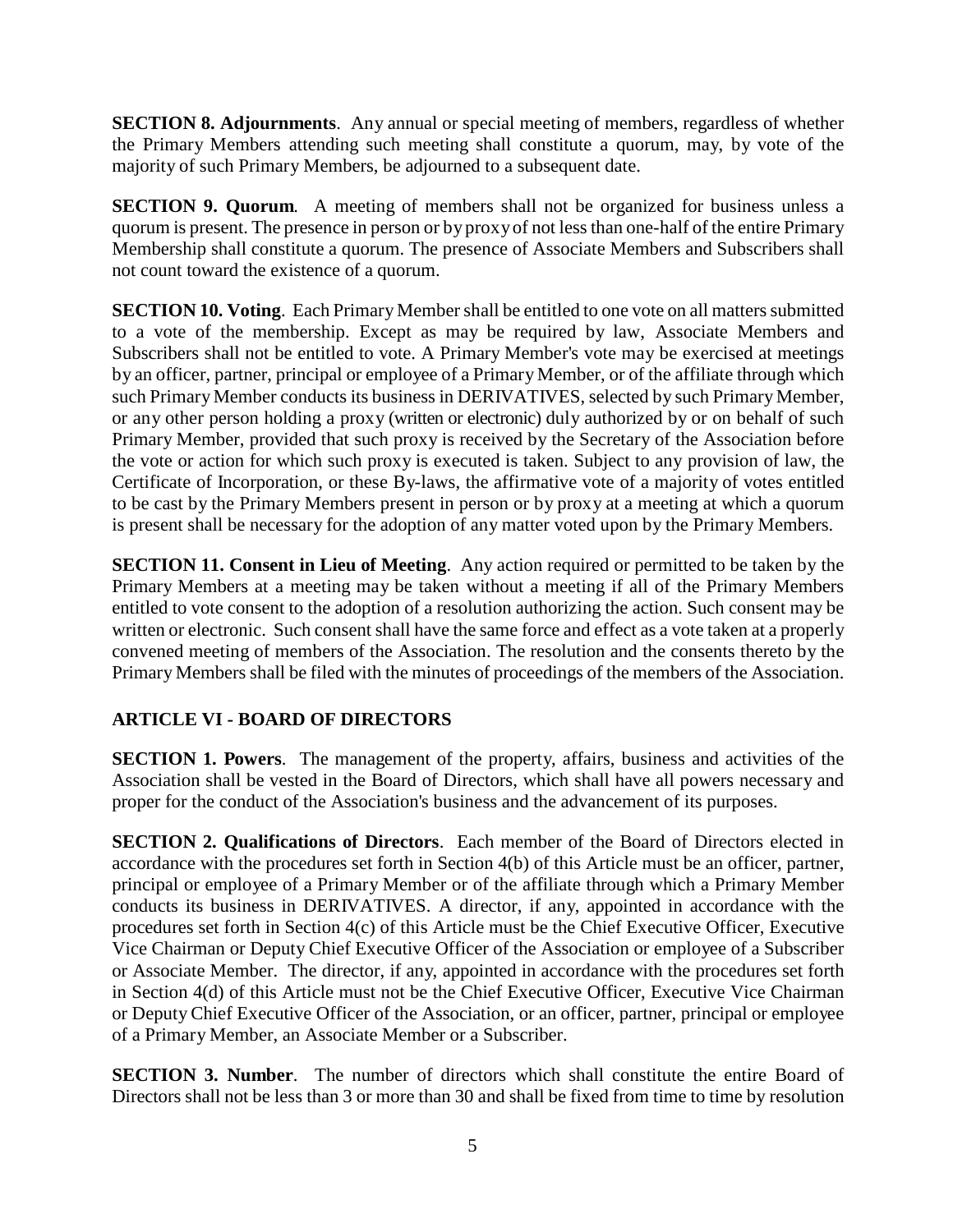adopted by a majority of the entire Board of Directors. The maximum number of directors may be increased or decreased by amendment of these By-Laws or by action of the Board of Directors; provided that any action of the Board of Directors to effect such increase or decrease shall require the vote of a majority of the entire Board of Directors. Any newly created directorships or any decrease in directorships (other than a directorship described in Section 4(c) or 4(d) of this Article) shall be so apportioned among the classes of directors described in Section 4(a) of this Article as to make all classes as nearly equal in number as possible; provided, however, that no decrease of the number of directors shall shorten the term of any incumbent director. The "entire Board" as defined in Sections 102(6-a) and 702 of the NPCL and for purposes of these By-Laws shall consist of the total number of directors elected in accordance with the procedures set forth in Section 4(b) of this Article that were elected as of the most recently held election of directors, and the total number of directors, if any, appointed in accordance with the procedure set forth in Sections 4(c) and 4(d) of this Article as of the most recently held organizational meeting of the Board of Directors, plus the number of directors whose terms have not yet expired.

#### **SECTION 4. Election and Appointment**.

- (a) The directors shall be elected or appointed in accordance with the procedures set forth in Sections 4(b), 4(c) and 4(d) of this Article and the directors elected pursuant to Section 4(b) shall be classified, with respect to the time for which they severally hold office, into two classes which shall be as nearly equal in number as possible. If the number of directors constituting the entire Board of Directors is changed, any newly created directorship or any decrease in the number of directorships shall be so apportioned between the classes as to make both classes as nearly equal as possible; provided, however, that no decrease of the number of directors shall shorten the term of any incumbent director. Each director elected at an annual meeting pursuant to Section 4(b) shall serve until the annual meeting of members held in the second year following the year of his or her election and until such director's successor shall have been elected and qualified, or until his or her earlier death, resignation or removal. Directors elected by the Board of Directors pursuant to Section 15 of this Article shall serve for the term provided for in such Section. Any director appointed pursuant to Section 4(c) shall serve a term of one year or as otherwise determined in the resolution of the Board of Directors establishing the appointment of such director. Any director appointed pursuant to Section 4(d) shall serve a term as determined by the Board of Directors.
- (b) The Primary Members of the Association shall elect members of each Board of Directors in accordance with the following procedures. At least 30 days prior to each annual meeting of members of the Association or each special meeting called pursuant to Section 15 of this Article, the incumbent Board of Directors shall, in the manner provided by Section 1 of Article VII, appoint a nominating committee consisting of members of the Board of Directors to nominate candidates for election to the Board of Directors at such annual or special meeting of members. The members of the nominating committee shall consist of some or all of the directors elected pursuant to this Section 4(b) whose term of office is not expiring at the time of such meeting. The nominating committee shall, by resolution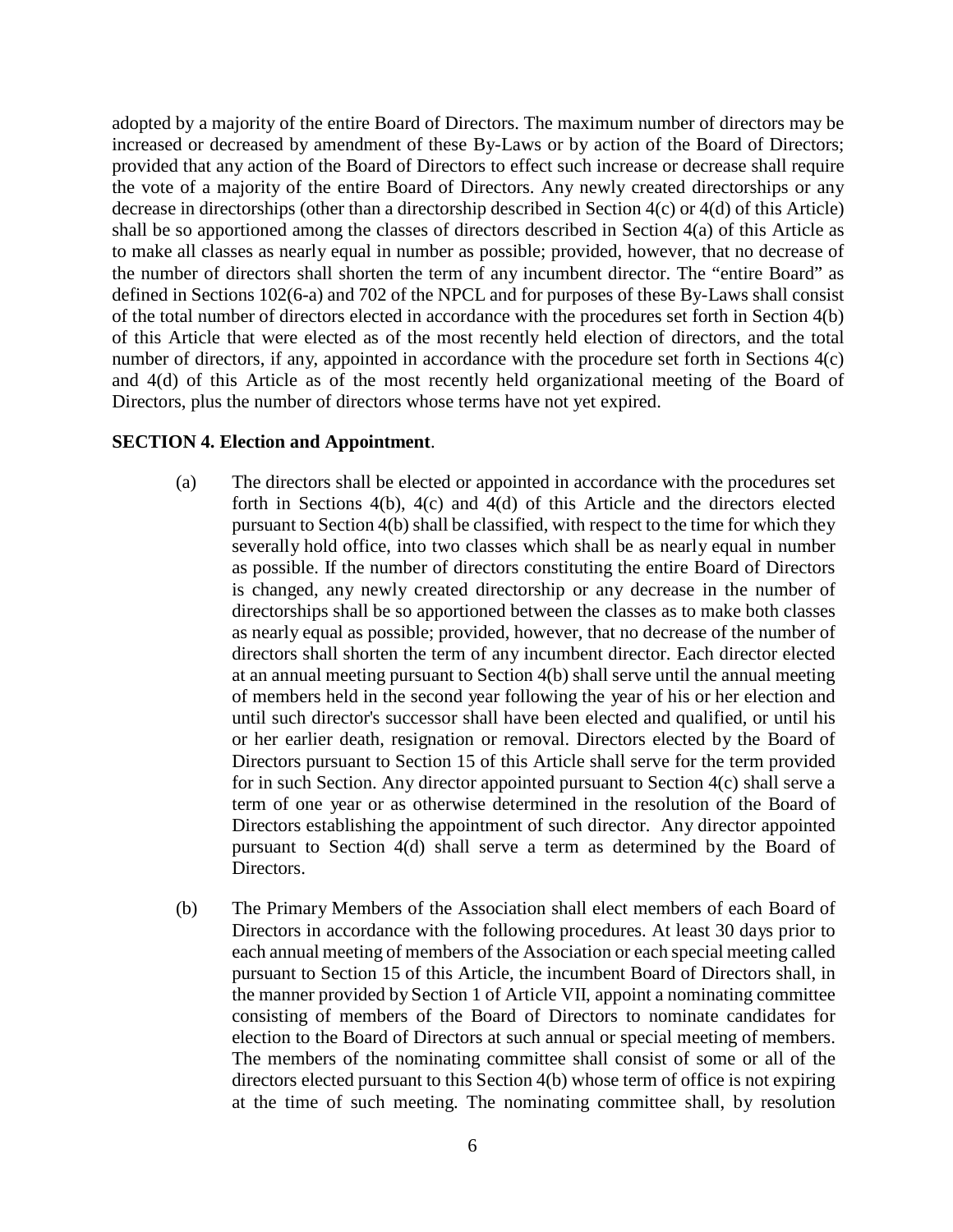adopted by affirmative vote of a majority of the whole nominating committee, propose for each class of directors a number of candidates for the Board of Directors up to the number of directors to be elected in each such class at such annual or special meeting. A list of such nominees shall be delivered or mailed to all members of the Association not less than 20 days before the date of the annual or special meeting. Primary Members of the Association may nominate candidates for election as directors in addition to those nominated by the nominating committee by submission of a nominating petition to the Secretary of the Association at least one week prior to such annual or special meeting, provided that the nominating petition relating to any such proposed nominee shall be effective only if it bears the signatures of persons representing at least seven Primary Members of the Association. At such annual or special meeting, each Primary Member of the Association (or its proxy) shall be requested to vote for a number of nominees up to the number of directors to be elected. Ballots purporting to vote for a greater number of nominees shall not be counted. In any election of directors pursuant to Section 4(a) or Section 15 of this Article VI, the nominees in each class of directors for which one or more directors are to be elected at such election who are validly nominated under these By-laws and who receive the greatest number of the votes cast among the persons nominated for such class, up to the number of directors to be elected in each such class in such election, shall be deemed elected.

- (c) In addition to the directors elected in accordance with the procedures set forth in Subsection 4(b), the Board of Directors may, by affirmative vote of a majority of the entire Board of Directors, appoint the one or more of the following as directors:
	- (i) The Chief Executive Officer, Executive Vice Chairman or Deputy Chief Executive Officer of the Association by virtue of his or her office in the Association; and
	- (ii) Up to nine 'directors at large' from Subscribers or Associate Members ("Directors at Large").

The Chief Executive Officer, Executive Vice Chairman, Deputy Chief Executive Officer or Directors at Large may be appointed for a term of office as designated by the Board of Directors (subject, in the case of the Chief Executive Officer, Executive Vice Chairman and Deputy Chief Executive Officer, to annual reappointment by each new Board of Directors at its organization meeting), but in no case shall a Chief Executive Officer's, Executive Vice Chairman's, Deputy Chief Executive Officer's or Director at Large's term of office continue if that individual ceases, for any reason, to be the Chief Executive Officer, Executive Vice Chairman or DeputyChief Executive Officer of the Association or employee of the Subscriber or Associate Member, as applicable. The Board of Directors will not be required to classify the directorship held by the Chief Executive Officer, Executive Vice Chairman, Deputy Chief Executive Officer, or any Director at Large, if any, as described in Sections 3 and 4(a) of this Article.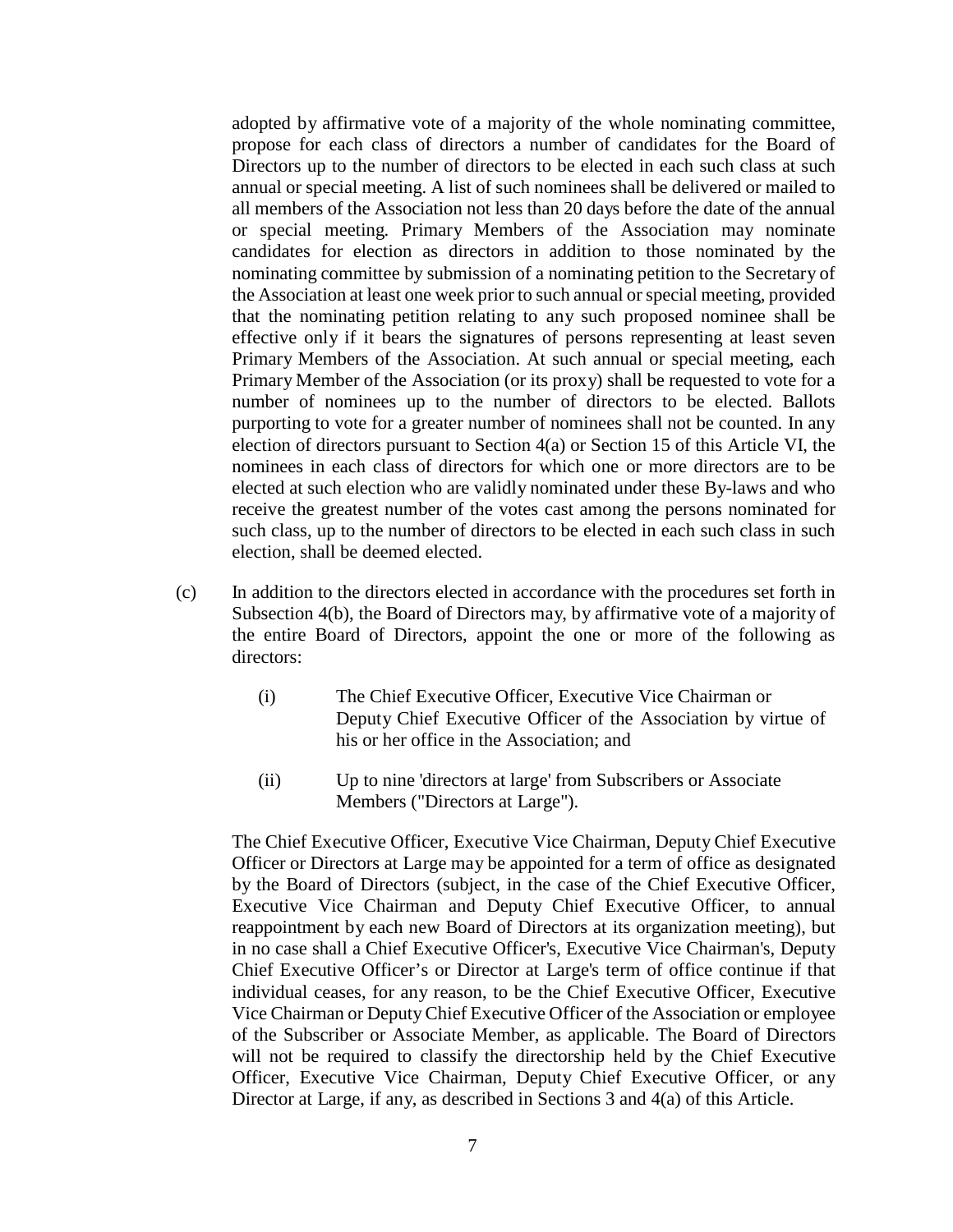(d) In addition to the directors elected in accordance with the procedures set forth in Subsection 4(b), or appointed in accordance with the procedures set forth in Subsection 4(c), the Board of Directors may, by affirmative vote of a majority of the entire Board of Directors, appoint one director of the Association who is not the Chief Executive Officer, Executive Vice Chairman or DeputyChief Executive Officer of the Association, or an officer, partner, principal or employee of a Primary Member, an Associate Member or a Subscriber (the "Independent Director") for a term of office as designated by the Board of Directors. The Board of Directors will not be required to classify the directorship held by the Independent Director, if any, as described in Sections 3 and 4(a) of this Article.

**SECTION 5. Place of Meetings**. Meetings of the Board of Directors may be held at any place, within or without the State of New York and the United States of America, from time to time designated by the Board of Directors.

**SECTION 6. Organization Meeting**. A newly elected Board of Directors shall meet and organize, and also may transact any other business which might be transacted at a regular meeting thereof, within two months after each annual meeting of members. Such organizational meeting may take place at the same place where such meeting of members took place, without notice of such meeting, or may be held at any other time or place which may be specified in a notice given in the manner provided in or pursuant to Section 7 or 8 of this Article for regular or special meetings of the Board of Directors, or in a waiver of notice thereof.

**SECTION 7. Regular Meetings**. Regular meetings of the Board of Directors shall be held at such times as may be determined by resolution of the Board of Directors and no notice shall be required for any regular meeting. Except as otherwise provided by law, any business may be transacted at any regular meeting of the Board of Directors.

**SECTION 8. Special Meetings; Notice and Waiver of Notice**. Special meetings of the Board of Directors shall be called by the Secretary on the request of the Chairman of the Board or one of the Vice Chairmen or on the request in writing of any two other directors stating the purpose or purposes of such meeting. Notice of any special meeting shall be in form approved by the Chairman of the Board or one of the Vice Chairmen, as the case may be. Notices of special meetings shall be mailed to each director, not later than five days before the day on which the meeting is to be held, or shall be sent to him or her by facsimile telecommunications or electronic mail or other form of recorded communication or be delivered personally or by telephone not later than three days before such day of meeting. Notice of any meeting of the Board of Directors need not be given to any director if he or she submits a waiver of notice (either written or electronic) either before or after the meeting. Attendance of a director at a meeting of the Board of Directors, without protesting prior to the conclusion of the meeting the lack of notice, shall constitute a waiver of notice by such director. Neither the business to be transacted at, nor the purpose of, any special meeting of the Board of Directors need be specified in any notice or waiver of notice unless so required by the Certificate of Incorporation or by these By-laws. Unless limited by law, by the Certificate of Incorporation or by these By-laws, any and all business may be transacted at any special meeting.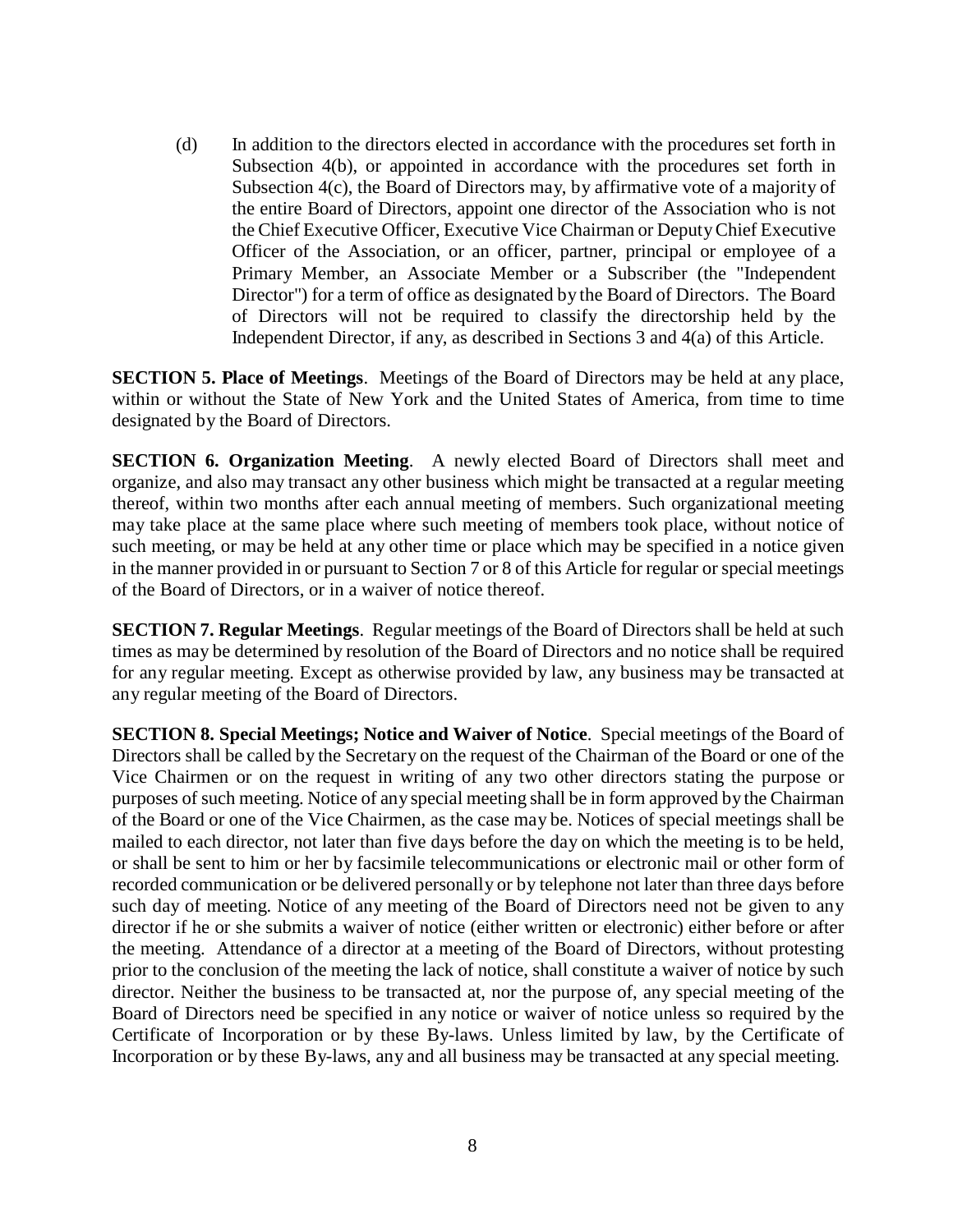**SECTION 9. Organization of Meetings**. The Chairman of the Board shall preside at all meetings of the Board of Directors at which he or she is present. If the Chairman of the Board shall be absent from anymeeting of the Board of Directors, one of the Vice Chairmen shall preside at such meeting, and in the absence of both the Chairman and the Vice Chairmen, then the most senior officer of the Association present, if he or she is a member of the Board of Directors, shall so preside unless the Board of Directors shall otherwise provide. If no such officer is present at such meeting, one of the directors present shall be chosen by the members of the Board of Directors present to preside at such meeting. The Secretary shall act as the secretary at all meetings of the Board of Directors, and in his or her absence a temporary secretary shall be appointed by the person presiding at the meeting, unless the Board of Directors shall otherwise provide.

**SECTION 10. Quorum and Manner of Acting**. At every meeting of the Board of Directors a majority but in no event fewer than three of the total number of directors constituting the entire Board of Directors shall constitute a quorum. Except as otherwise provided by law or by the Certificate of Incorporation or these By-Laws, the vote of a majority of the directors present at any such meeting at which a quorum is present shall be the act of the Board of Directors. In the absence of a quorum, a majority of the directors present may adjourn any meeting, from time to time, until a quorum is present. No notice of any adjourned meeting need be given other than by announcement at the meeting that is being adjourned. Members of the Board of Directors or any committee thereof may participate in a meeting of the Board of Directors or of such committee by means of conference telephone, videoconference or similar communications equipment by means of which all persons participating in the meeting can hear each other and can participate in all matters before the Board of Directors or such committee, including the ability to propose, object to, and vote upon specific actions, and participation by a member of the Board of Directors in a meeting pursuant to Section 10 of this Article shall constitute his or her presence in person at such meeting.

**SECTION 11. Voting**. On any question on which the Board of Directors shall vote, the names of those voting and their votes shall be entered in the minutes of the meeting if any member of the Board of Directors so requests at the time.

**SECTION 12. Action Without a Meeting**. Except as otherwise provided by law or by the Certificate of Incorporation, any action required or permitted to be taken at any meeting of the Board of Directors or of any committee thereof may be taken without a meeting, if all members of the Board of Directors or of such committee, as the case may be, consent to the adoption of a resolution authorizing the action. Such consent may be written or electronic. The resolution and the consents thereto by the members of the Board of Directors or such committee shall be filed with the minutes of proceedings of the Board of Directors or the committee.

**SECTION 13. Resignations**. Any director may resign at any time upon notice of resignation (written or electronic) to the Association. Any resignation shall be effective immediately unless a date certain is specified for it to take effect, in which event it shall be effective upon such date, and acceptance of any resignation shall not be necessary to make it effective, regardless of whether the resignation is tendered subject to such acceptance. If any person elected or appointed as a director shall cease for any reason to be either the Chief Executive Officer, Executive Vice Chairman or Deputy Chief Executive Officer of the Association or an officer, partner, principal or employee of the Primary Member or Subscriber or Associate Member, as applicable, or of the affiliate through which such Primary Member or Subscriber conducts its business in DERIVATIVES, with which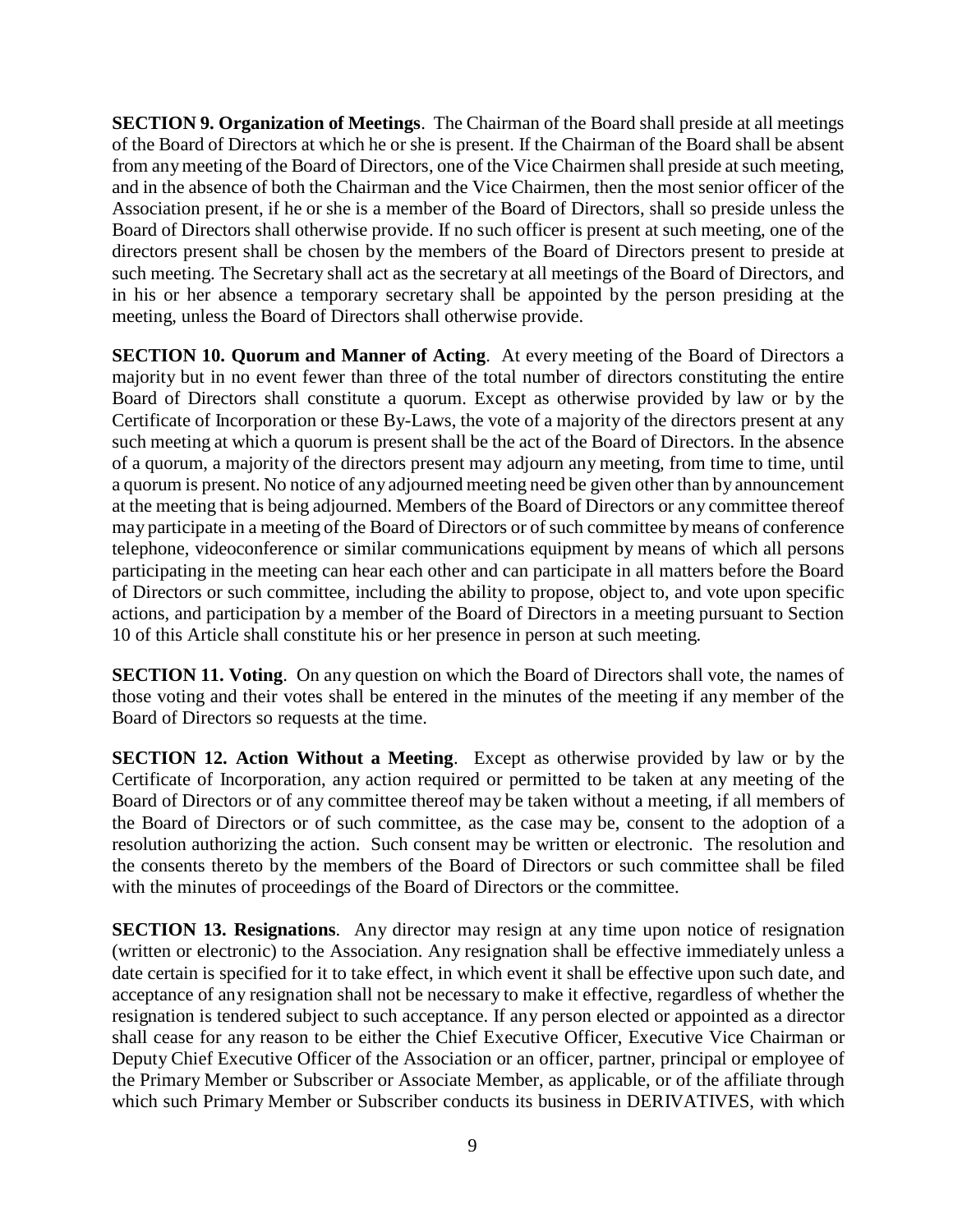such person was affiliated at the time of his or her election or appointment, such person shall immediately cease to be a director and shall be deemed to have resigned pursuant to Section 13 of this Article regardless of whether the Board of Directors shall have received notice (written or electronic) of such resignation and without the necessity for any action by the Board of Directors.

#### **SECTION 14. Removal of Directors**. Any director may be removed either:

- (a) for cause, at any time by an affirmative vote of a majority of the entire Board of Directors; or
- (b) with or without cause, at any time upon the recommendation of the Board of Directors, by action of a majority of the Primary Members of the Association either at a meeting of such Primary Members or, whenever permitted by law and the Certificate of Incorporation, without a meeting by their consents thereto.

### **SECTION 15. Filling of Vacancies**.

- (a) Except as otherwise provided by law or the Certificate of Incorporation, in the case of any increase in the number of directors of any class, or of any vacancy in the Board of Directors, the additional director or directors may be elected or appointed, or, as the case may be, the vacancy or vacancies may be filled in accordance with this Section 15.
- (b) With respect to any increase in the number of directors of any class, or of any vacancy in the Board of Directors, in either case with respect to a director elected in accordance with Article VI, Section 4(b), the additional director or directors may be elected, or, as the case may be, the vacancy or vacancies may be filled either (i) by the Board of Directors at any meeting by affirmative vote of a majority of the remaining directors though the remaining directors be less than the quorum provided in Section 10 of this Article, or by a sole remaining director or (ii) by the requisite vote of the Primary Members of the Association either at an annual meeting of members or at a special meeting of such members called for that purpose. Any director chosen by the Board of Directors pursuant to clause (i) of this Section 15(b) shall serve until the next annual meeting of members of the Association at which time the members shall elect a director to serve out the remaining balance, if any, of the original term of the new or vacated directorship (unless the Board of Directors shall have reduced the number of directors). Any director chosen by the Primary Members pursuant to clause (ii) of this Section 15(b) shall hold office for the remainder of the full term of the class of directors in which the new directorship was created or the vacancy occurred and until such director's successor shall have been elected and qualified, or until his or her earlier death, resignation or removal. At any time a vote of Primary Members of the Association is conducted at an annual or special meeting pursuant to this Section 15(b) the nomination and election of any director pursuant to such vote shall be conducted in accordance with the procedural requirements of Article VI, Section 4(b), provided, however, that each class of directors for which one or more candidates are nominated pursuant to Section 4(b) of this Article or this Section 15(b) shall be voted upon separately from any other class.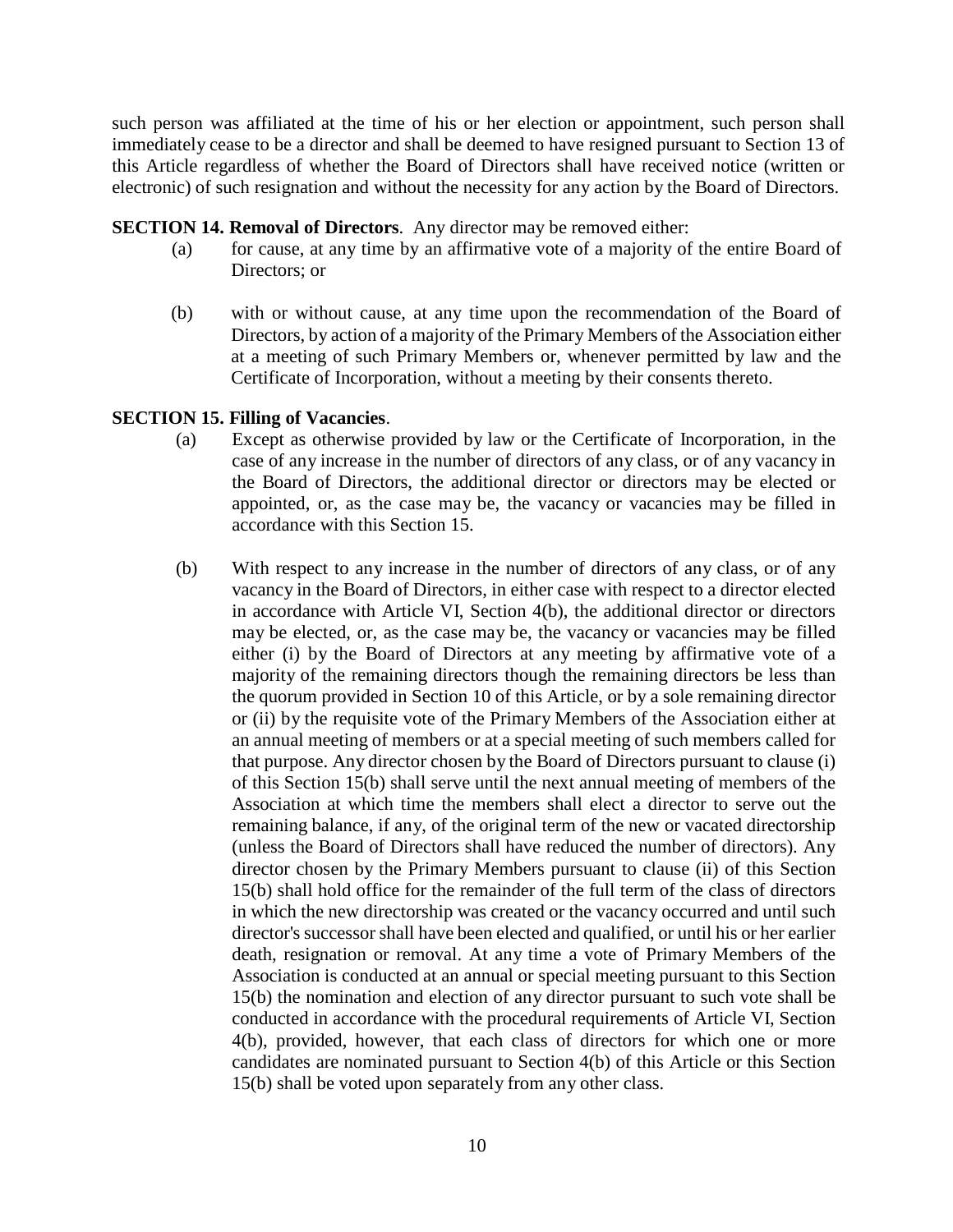(c) With respect to any increase in the number of directors, or of any vacancy in the Board of Directors, in either case with respect to a director appointed in accordance with Article VI, Section  $4(c)$  or  $4(d)$ , the additional director or directors may be appointed, or, as the case may be, the vacancy or vacancies may be filled by the Board of Directors at any meeting in accordance with the procedural requirements of Article VI, Section 4(c) or 4(d), as applicable.

### **ARTICLE VII - COMMITTEES**

### **SECTION 1. Constitution and Powers**.

- (a) *Committees of the Board of Directors.* The Board of Directors may appoint one or more committees of the Board of Directors consisting of three or more members of the Board of Directors; provided that any resolution of the Board of Directors to appoint members of any executive committee or similar committee of the Board of Directors must be adopted by a majority of the entire Board of Directors, unless the Board of Directors consists of at least 30 directors, in which case the resolution may be adopted by at least three-quarters of the directors present at the meeting. Each such committee shall have such powers as the Board of Directors shall properly determine in accordance with the NPCL.
- (b) *Committees of the Association*. The Chairman of the Board or either Co-Chairmen shall be entitled to create and appoint one or more committees, other than committees of the Board of Directors, which shall be committees of the Association, to carry out functions as the Chairman of the Board or either Co-Chairmen may specify and as permitted by law. A committee of the Association shall not have the authority to bind the Board of Directors. The members of committees of the Association need not be members of the Board of Directors.

**SECTION 2. Place of Meetings**. Meetings of any committee of the Board of Directors may be held at such place as may be designated from time to time by the Board of Directors or such committee.

**SECTION 3. Meetings; Notice and Waiver of Notice**. Regular meetings of any committee of the Board of Directors shall be held at such times as may be determined by resolution either of the Board of Directors or of such committee and no notice shall be required for any regular meeting. Special meetings of any committee shall be called by the secretary thereof upon request of any member thereof. Notice of any special meeting of any committee shall be in form approved by the Chairman of the Board or, in the absence of the Chairman of the Board, one of the Vice Chairmen. Notices of special meetings shall be mailed to each member, not later than five days before the day on which the meeting is to be held, or shall be sent to him or her by facsimile telecommunications or electronic mail or other form of recorded communication or be delivered personally or by telephone not later than three days before such day of meeting. Neither the business to be transacted at, nor the purpose of, any special meeting of any committee need be specified in any notice or waiver of notice unless so required by the Certificate of Incorporation or these By-laws. Notices of any such meeting need not be given to any member of any committee, however, if waived by him or her in the same manner as is provided in Section 8 of Article VI, and the provisions of such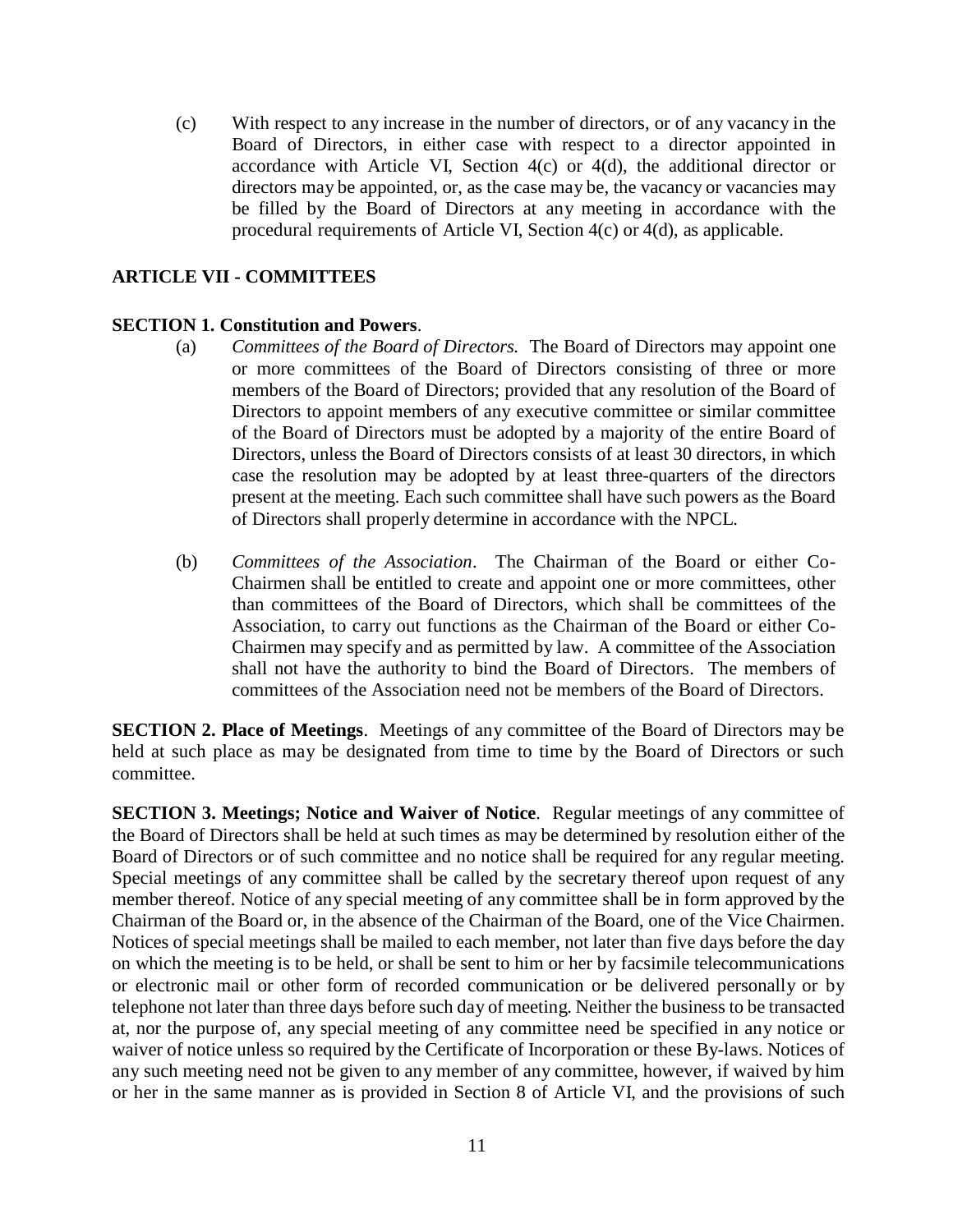Section 8 with respect to waiver of notice of meetings of the Board of Directors shall apply to any meeting of any committee as well.

**SECTION 4. Organization of Meetings**. The chairman, if any, of each committee shall preside at all meetings of such committee at which he or she is present. If such chairman shall be absent from any meeting of such committee, or if such committee shall not have a chairman, the most senior officer of the Association present, if he or she is a member of the committee, and, if not, the director present who has served the longest as a director shall preside at such meeting, unless the Board of Directors, or the committee, shall otherwise provide. The Secretary of the Association shall act as secretary at all meetings of any committee and in his or her absence a temporary secretary shall be appointed by the person presiding at the meeting, unless the Board of Directors, or the committee, shall otherwise provide.

**SECTION 5. Quorum and Manner of Acting**. One-third but in no event fewer than two of the members of any committee (except an Executive Committee) then in office shall constitute a quorum for the transaction of business, and the vote of a majority of those present at any meeting at which a quorum is present shall be the act of such committee. A majority but in no event fewer than three of the members of an Executive Committee then in office shall constitute a quorum for the transaction of business, and the vote of a majority of those present at any meeting at which a quorum is present shall be the act of the Executive Committee. In the absence of a quorum, a majority of the members of any committee present may adjourn any meeting, from time to time, until a quorum is present. No notice of any adjourned meeting need be given other than by announcement at the meeting that is being adjourned.

**SECTION 6. Voting.** On any question on which any committee shall vote, the names of those voting and their votes shall be entered in the minutes of the meeting if any member of such committee so requests.

**SECTION 7. Records**. All committees shall keep minutes of their acts and proceedings, which shall be filed with the minutes of the Board of Directors meetings kept by the Association and shall be reported to the Board of Directors at the next regular meeting of the Board of Directors unless sooner submitted at an organization or special meeting of the Board of Directors.

**SECTION 8. Vacancies**. Any vacancy among the appointed members of any committee of the Board of Directors may be filled by the Board of Directors, provided that any resolution of the Board of Directors to fill any vacancy on any executive committee or similar committee of the Board of Directors must be adopted by a majority of the entire Board of Directors, unless the Board of Directors consists of at least 30 directors, in which case the resolution may be adopted by at least three-quarters of the directors present at the meeting.

# **ARTICLE VIII - OFFICERS**

**SECTION 1. Elected Officers--Qualifications**. The elected officers of the Association shall be a Chairman of the Board or two Co-Chairmen, one or more Vice Chairmen, a Chief Executive Officer, an Executive Vice Chairman, a Deputy Chief Executive Officer, a Secretary and a Treasurer. The Chairman of the Board or two Co-Chairmen and each Vice Chairman shall be elected from among the members of the Board of Directors. Each elected officer other than the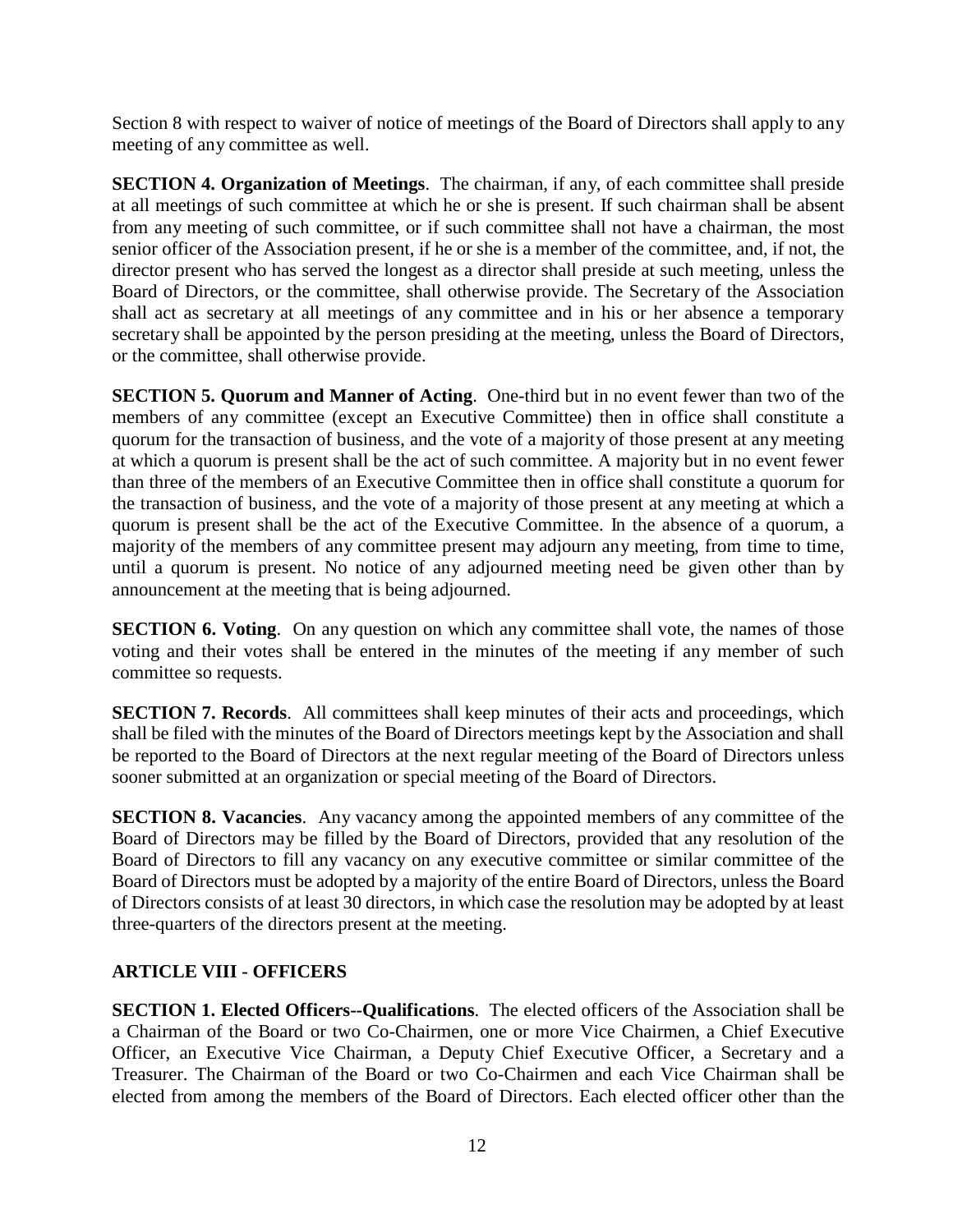Chief Executive Officer, Executive Vice Chairman and Deputy Chief Executive Officer must be either an officer, partner, principal or employee of a Primary Member or of the affiliate through which a Primary Member conducts its business in DERIVATIVES or a Director at Large. From and after January 1, 2017, no employee of the Association may serve as the Chairman of the Board, a Co-Chairman or a Vice Chairman or carry out other similar responsibilities, unless the Board of Directors, by resolution adopted by two-thirds of the entire Board of Directors, approves such employee serving in such office and contemporaneously documents in writing the basis for the approval. Subject to the foregoing, the Board may, in its discretion, appoint an Independent Director as the Chairman of the Board, with or without remuneration (subject to Article IX), for a term of office as designated by the Board. The Chief Executive Officer, the Executive Vice Chairman and the Deputy Chief Executive Officer shall each be a full-time employee of the Association selected by the Board of Directors. An Executive Vice Chairman shall not be treated as a Vice Chairman for purposes of these By-laws except as otherwise provided herein.

**SECTION 2. Election and Term of Office of Elected Officers**. All elected officers of the Association other than the Chief Executive Officer shall be elected at the organizational meeting of the Board of Directors in each year. Each elected officer shall hold office until the next organizational meeting of the Board of Directors and until such officer's successor shall have been elected and qualified, or until his or her earlier death, resignation or removal. The Chief Executive Officer, Executive Vice Chairman and Deputy Chief Executive Officer shall hold office for such period as is approved from time to time by the Board of Directors.

**SECTION 3. Removal of Elected Officers**. Any elected officer may be removed at any time, with or without cause, by the Board of Directors at any regular meeting of the Board of Directors or at any special meeting called for such purpose.

**SECTION 4. Resignations**. Any officer may resign at any time upon notice of resignation (written or electronic) to the Association. Any resignation shall be effective immediately unless a date certain is specified for it to take effect, in which event it shall be effective upon such date, and acceptance of any resignation shall not be necessary to make it effective, regardless of whether the resignation is tendered subject to such acceptance. If any person elected or appointed as an officer other than the Chief Executive Officer, Executive Vice Chairman, Deputy Chief Executive Officer or Independent Director shall cease for any reason to be an officer, partner, principal or employee of the member with which such person was affiliated at the time of his or her election or appointment, such person shall immediately cease to be an elected officer and shall be deemed to have resigned pursuant to this Section 4 of Article VIII regardless of whether the Association shall have received notice (written or electronic) of such resignation and without the necessity for any action by the Board of Directors.

**SECTION 5. The Chairman of the Board**. The Chairman of the Board or the Co-Chairmen shall preside at all meetings of members of the Association and at all meetings of the Board of Directors. If there shall be Co-Chairmen, each shall be entitled, severally, to exercise the full powers of the office of the Chairman of the Board. The Chairman of the Board shall also perform such other duties as the Board of Directors may determine from time to time.

**SECTION 6. Vice Chairmen**. Each Vice Chairman shall have authority to exercise all powers delegated to him or her by the Board of Directors or the Chairman of the Board or either Co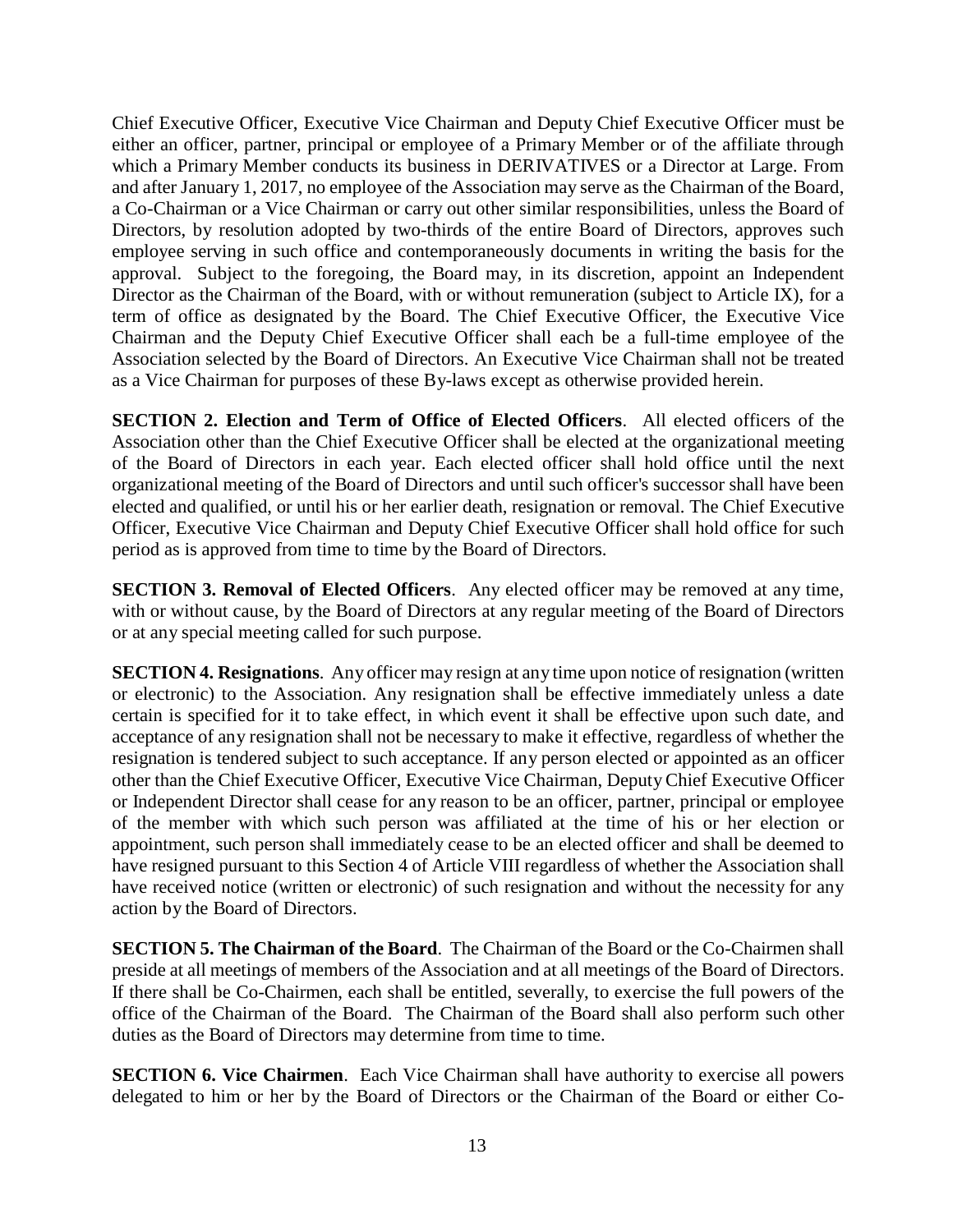Chairman. If the Chairman of the Board or both Co-Chairmen should for any reason be unable to act or if, subject to Section 10 of this Article, the office of the Chairman of the Board should at any time for any reason become vacant, the duties of the Chairman of the Board shall, subject to the final sentence of Section 1 of this Article, be carried on by the Vice Chairmen, acting singly or together.

**SECTION 7. The Chief Executive Officer**. The Chief Executive Officer shall be the Executive Director of the Association. Unless the Board of Directors shall otherwise provide, the Chief Executive Officer shall report to the Chairman of the Board and shall be responsible for the management of all activities of the Association in a manner consistent with the policies established by the Board of Directors. The Chief Executive Officer shall employ and may terminate the employment of members of the staff necessary to carry on the work of the Association and fix their compensation within the approved budget. The Chief Executive Officer shall define the duties of the staff, supervise their performance, establish their titles and delegate those responsibilities of management as shall be in the best interests of the Association. The Chief Executive Officer shall approve the expenditure of the monies appropriated by the Board of Directors in accordance with the budget approved by the Board of Directors. The Chief Executive Officer shall make periodic reports to the Board of Directors concerning the programs and activities of the Association as directed by the Chairman of the Board.

**SECTION 8. The Secretary**. The Secretary shall perform all the duties usually appertaining to the office of Secretary. He or she shall attend to the giving of all required notices of meetings of members, the Board of Directors or any committee thereof. He or she shall keep minutes of all such meetings or, where some other person has kept such minutes, shall maintain custody of such minutes. He or she shall have charge of the corporate seal and shall have authority to attest any and all instruments or writings to which the same may be affixed.

**SECTION 9. The Treasurer**. The Treasurer shall have charge and custody of and have responsibility for all funds and securities of the Association and shall present an annual report of the finances of the Association and such interim reports as the Board of Directors may from time to time require. In the absence of the Secretary, he or she shall have authority to attest any and all instruments or writings to which the corporate seal of the Association may be affixed.

**SECTION 10. Vacancies in Elected Offices**. In the case of the death, resignation or removal of any elected officer, a simple majority of the Board of Directors may appoint a qualified person to serve out the remaining term of such officer.

# **ARTICLE IX – APPROVAL OF MEMBER, DIRECTOR AND OFFICER COMPENSATION**

No member, director or officer of the Association shall receive directly or indirectly any salary or other compensation from the Association, either as a member, director, an officer or in any other capacity, unless authorized at a meeting of the Board of Directors or any Board committee at which a quorum is present by the concurring vote of a majority of the directors present at such meeting. The member, director or officer whose compensation is being considered shall not be present or otherwise participate in the deliberation or vote of the Board of Directors or the Board committee on his or her compensation, provided, however, that upon request the member, director or officer